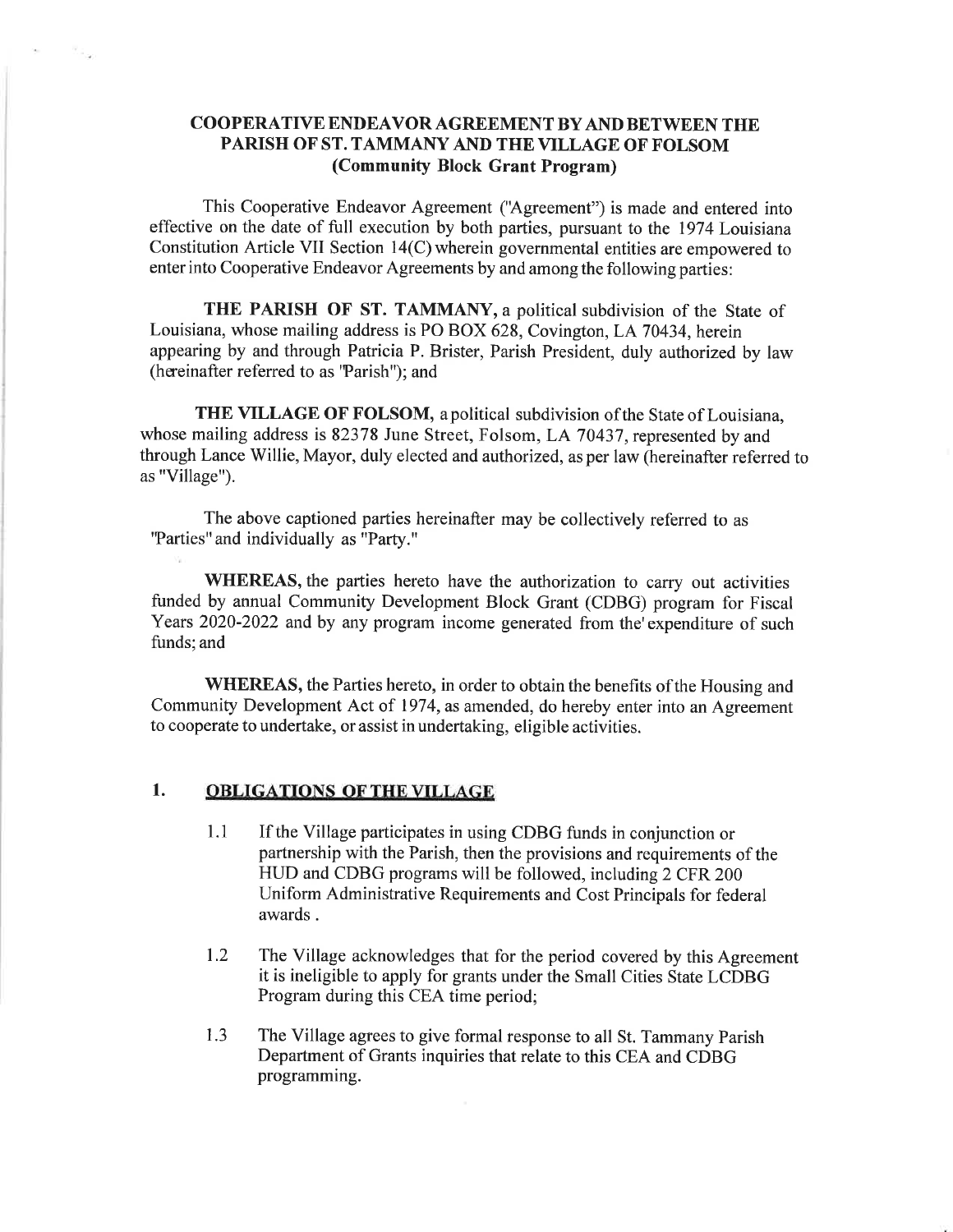### 2. OBLIGATIONS OF THE PARISH

 $\mathcal{M}=\mathcal{M}_{\mathcal{A}_0}$ 

- 2.1 St. Tammany Parish agrees to solicit input for available CDBG funding for approved activities (or in support of activities) provided the Village agrees to comply with HUD regulations and the aforesaid provisions.
- 2.2 St. Tammany Parish, in collaboration with the Village, will develop eligible CDBG activities and projects to be carried out within the Village, but cannot guarantee their funding. St. Tammany Parish is responsible for submitting the Consolidated Plan and all annual Action Plans and amendments to HUD.
- 2.3 St. Tammany Parish shall administer the CDBG activities in the Village unless otherwise provided under a sub-grantee Agreement as set forth in 24 CFR 570.503.
- Upon notification by HUD of the Urban County 3 year Qualification Notice for the next qualification period, St. Tammany Parish will notify the Village in writing of its right to continue participation or not to participate. The Village agrees to reply timely and in writing to St. Tammany Parish if it chooses to exercise its right. 2.4

# 3. TERMINATION AND BINDING NATURE

- 3.1 This Agreement remains in effect until the CDBG funds and program income received with respect to activities carried out during the three-year qualification period for Fiscal Years 2020-2022 are expended and the funded activities completed.
- 3.2 The term of this Agreement shall be for the federal Fiscal Years 2020-2022, which begins October 1, 2019.
- 3.3 Authorized Representation: Each representative herein warrants that he has the requisite authority and permission to enter, sign and bind this office.

INWITNESS WHERE OF, the Parties have caused this Agreement to be duly executed in multiple originals by the hereunder signed officers, each in the presence of ' the undersigned two (2) competent witnesses in St. Tammany Parish, State of Louisiana, as of the dates set forth, below after diligent readingofthewhole, in various counterparts.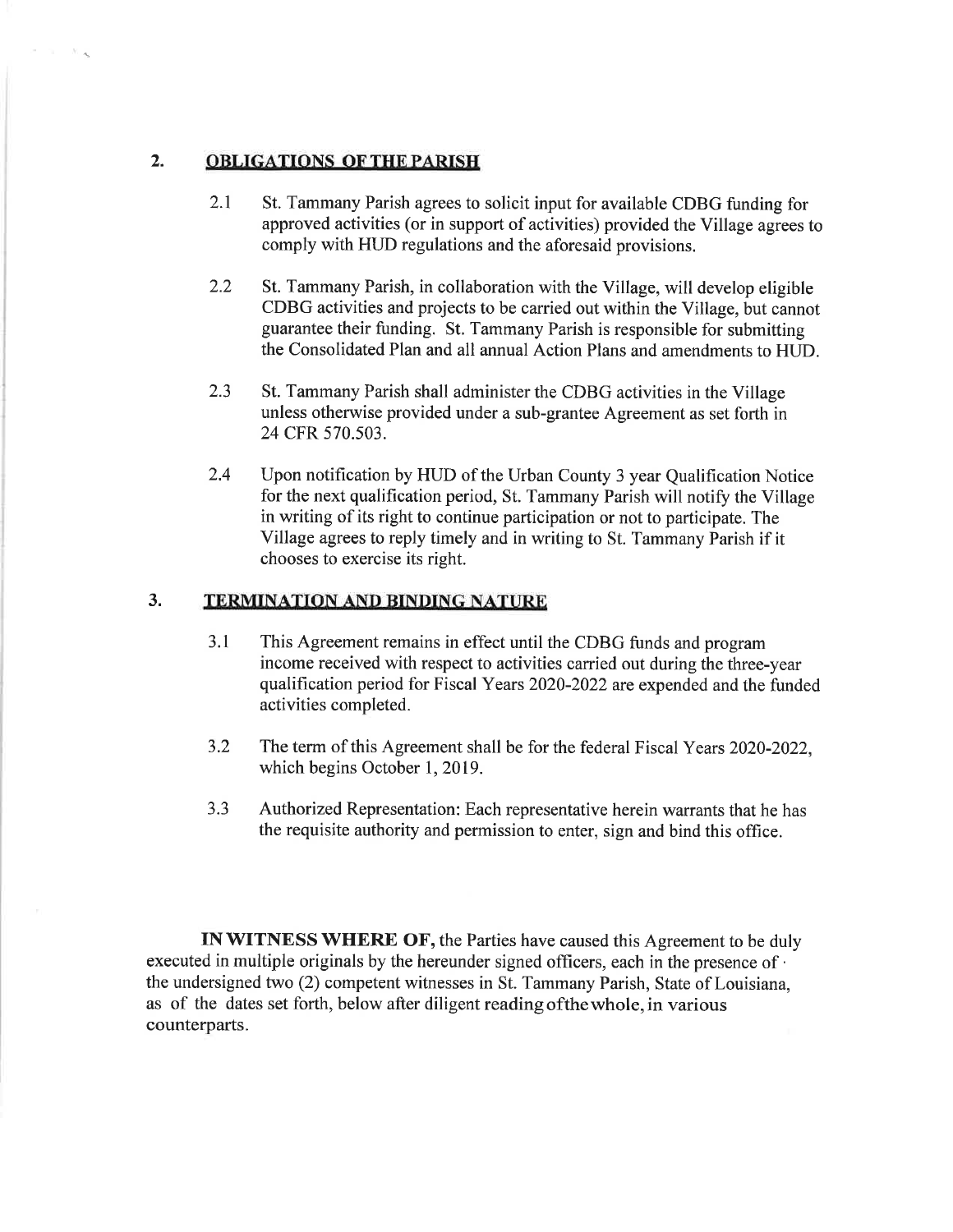**THUS DONE AND SIGNED** effective as of  $\sqrt{2}$  - $\sqrt{36/9}$ , 2019 in the presence of the undersigned witnesses.

WITNESSES:

 $\mathcal{H} \cap \mathcal{H} = \mathcal{H} \cap \mathcal{H}$ 

Hells m. mall  $K_{\rm s}$  in Ling  $\cup$ 

ST. TAMMANY PARISH

mate  $BY:$ 

Patricia P. Brister Parish President

THUS DONE AND SIGNED effective as of 2019 in the presence ofthe undersigned witnesses.



THE VILLAGE OF FOLSOM

 $BY: \t\t\t\subseteq$ 

Ute

Lance Willie Mayor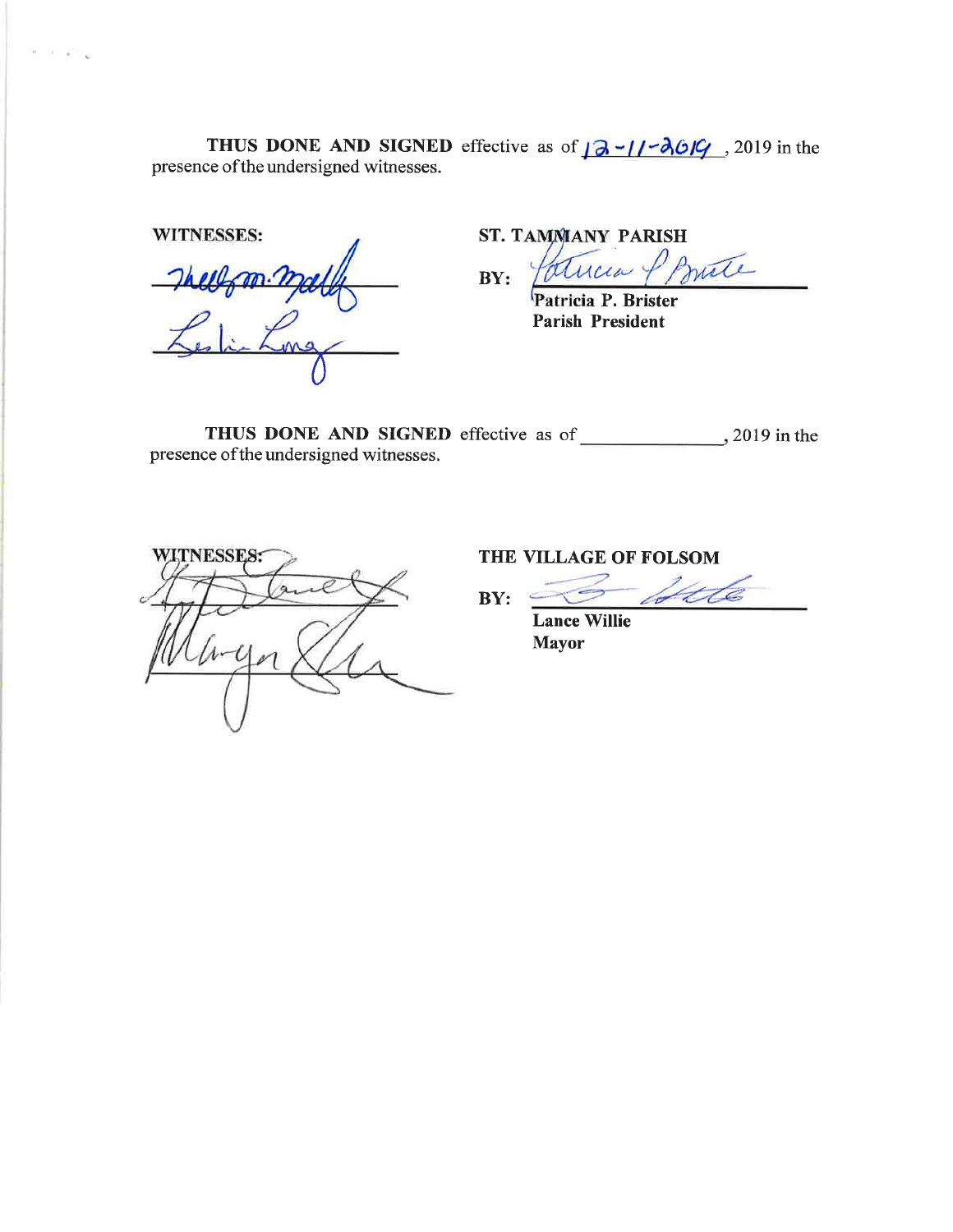#### COOPERATIVE ENDEAVOR AGREEMENT BY AND BETWEEN THE PARISH OF ST. TAMMANY AND THE VILLAGE OF FOLSOM (Community Block Grant Program)

This Cooperative Endeavor Agreement ('Agreement") is made and entered into effective onthe date of full execution by both parties, pursuant to the 1974 Louisiana Constitution Article VII Section 14(C) wherein govemmental entities are empowered to enter into Cooperative Endeavor Agreements by and among the following parties:

THE PARISH OF ST. TAMMANY, a political subdivision of the State of Louisiana, whose mailing address is PO BOX 628, Covington, LA 70434, herein appearing by and through Patricia P. Brister, Parish President, duly authorized by law (hereinafter referred to as "Parish"); and

THE VILLAGE OF FOLSOM, a political subdivision of the State of Louisiana, whose mailing address is 82378 June Street, Folsom, LA 70437, represented by and through Lance Willie, Mayor, duly elected and authorized, as per law (hereinafter referred to as "Village").

The above captioned parties hereinafter may be collectively referred to as "Parties" and individually as "Party."

WHEREAS, the parties hereto have the authorization to carry out activities funded by annual Community Development Block Grant (CDBG) program for Fiscal Years 2020-2022 and by any program income generated from the'expenditure of such funds; and

WHEREAS, the Parties hereto, in order to obtain the benefits of the Housing and Community Development Act of 1974, as amended, do hereby enter into an Agreement to cooperate to undertake, or assist in undertaking, eligible activities.

## 1. OBLIGATIONS OF THE VILLAGE

- 1.1 If the Village participates in using CDBG funds in conjunction or partnership with the Parish, then the provisions and requirements of the HUD and CDBG programs will be followed, including 2 CFR 200 Uniform Administrative Requirements and Cost Principals for federal awards .
- 1.2 The Village acknowledges that for the period covered by this Agreement it is ineligible to apply for grants under the Small Cities State LCDBG Program during this CEA time period;
- The Village agrees to give formal response to all St. Tammany Parish Department of Grants inquiries that relate to this CEA and CDBG programming. 1.3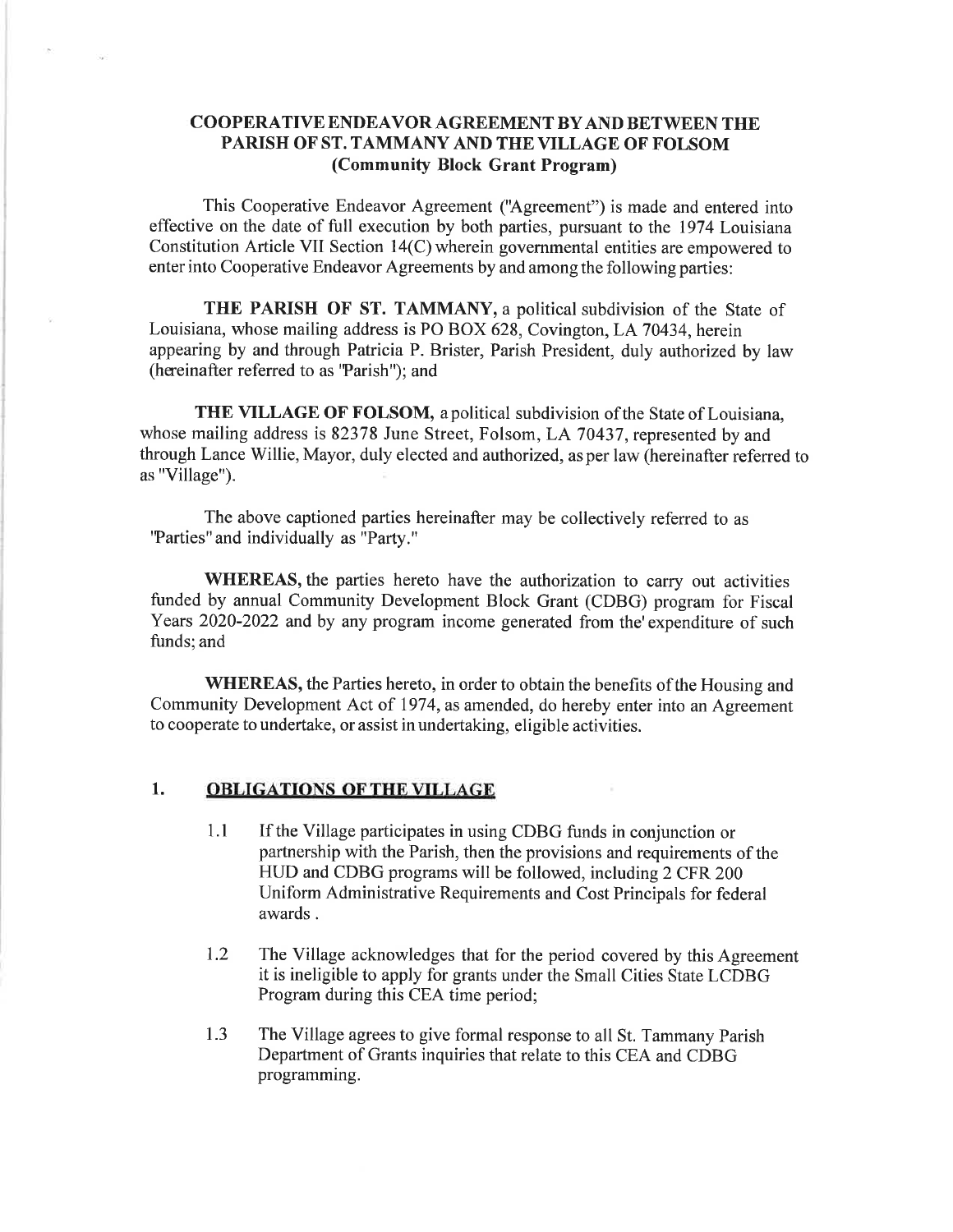## 2. OBLIGATIONS OF THE PARISH

 $\overline{\mathcal{A}}$ 

- 2.I St. Tammany Parish agrees to solicit input for available CDBG funding for approved activities (or in support of activities) provided the Village agrees to comply with HUD regulations and the aforesaid provisions.
- 2.2 St. Tammany Parish, in collaboration with the Village, will develop eligible CDBG activities and projects to be carried out within the Village, but cannot guarantee their funding. St. Tammany Parish is responsible for submiffing the Consolidated Plan and all annual Action Plans and amendments to HUD.
- 2.3 St. Tammany Parish shall administer the CDBG activities in the Village unless otherwise provided under a sub-grantee Agreement as set forth in 24 CFR 570.503.
- Upon notification by HUD of the Urban County 3 year Qualification Notice for the next qualification period, St. Tammany Parish will notify the Village in writing of its right to continue participation or not to participate. The Village agrees to reply timely and in writing to St. Tammany Parish if it chooses to exercise its right. 2.4

### 3. TERMINATION AND BINDING NATURE

- 3.1 This Agreement remains in effect until the CDBG funds and program income received with respect to activities carried out during the three-year qualification period for Fiscal Years 2020-2022 are expended and the funded activities completed.
- 3.2 The term of this Agreement shall be for the federal Fiscal Years 2020-2022, which begins October 1, 2019.
- J.J Authorized Representation: Each representative herein warrants that he has the requisite authority and permission to enter, sign and bind this office.

INWITNESS WHERE OF, the Parties have caused this Agreement to be duly executed in multiple originals by the hereunder signed officers, each in the presence of . the undersigned two (2) competent witnesses in St. Tammany Parish, State of Louisiana, as of the dates set forth, below after diligent reading ofthewhole, in various counterparts.